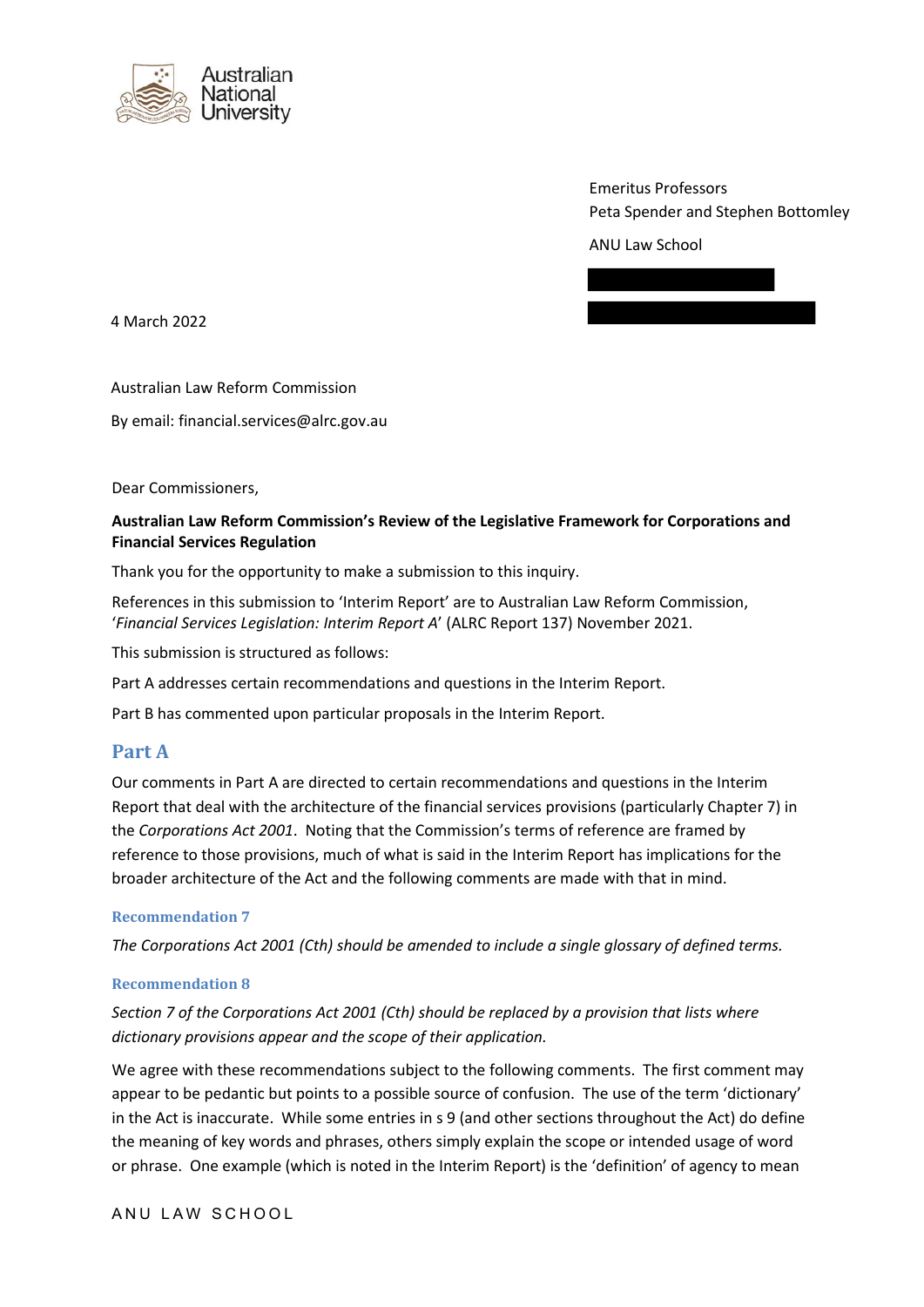'an agency, authority, body or person'. Another example is the 'definition' of 'corporation' in s 57A which lists the types of corporate entity that are and are not included within that term for the purposes of the Act. We submit that the proposed idea of a 'glossary', instead of 'dictionary' is preferable.

Secondly, [5.4] of the Interim Report suggests adoption of the principle that each word and phrase should be used with the same meaning throughout an Act, and throughout all delegated legislation made under that Act. While such a principle may have utility in a statute that has a single focus and point of application, it is difficult to see how it could be adopted in an Act as diverse as the *Corporations Act 2001*. The Act has a range of different purposes and applications including the registration of corporations, matters of general corporate governance (such as directors' duties and shareholders' remedies), financial reporting, external administration and winding up, takeovers, managed investment schemes, and financial services. It has different aims: prescribing and regulation conduct; setting standards; facilitating corporate conduct (contracting) and providing remedies. It is unsurprising that these different purposes will require similar words to have different or varied meanings. Paragraph 5.12 of the Interim Report lists some examples. Another example is the word 'officer' which is defined in s 9 but then given varied definitions in Chapter 5 External Administration (see ss 416 and 530A(7)). One way to address this, and adhere to the principle of consistent meaning, would be to separate Chapter 7 from the *Corporations Act 2001*. We note that this possibility has been floated in ALRC consultations; while this idea is supported by one author of this submission (Professor Bottomley), it is not supported by the other (Professor Spender).

## **Question A1**

*What additional data should the Australian Law Reform Commission generate, obtain, and analyse to understand:*

- *a. legislative complexity and potential legislative simplification;*
- *b. the regulation of corporations and financial services in Australia; and*
- *c. the structure and operation of financial markets and services in Australia?*

Moves to simplify the legislation and address problems of complexity are based on assumptions about who uses the Act (and Chapter 7 in particular) and the purposes of that use. We have no clear data on who the users are, nor the purposes for which they use the Act. We suggest that this is a question that requires empirical investigation. Intuitively we can guess that the category of likely users includes professional advisers (lawyers and others); directors and company officers (from large and small companies); regulators engaged in compliance and enforcement activity; policy makers; drafters and the courts. But without a more informed picture, any changes to the architecture of the Act must rely on assumptions. This is actually acknowledged in [6.109] of the Interim Report, which states that '[b]etter data about the users of legislation, both generally and in regard to particular Acts, would help legislative drafters make informed decisions about their audience.' To be clear, this is not just a question of improving the accessibility and navigation of the legislation; it is also aimed at achieving a better understanding of its functional use.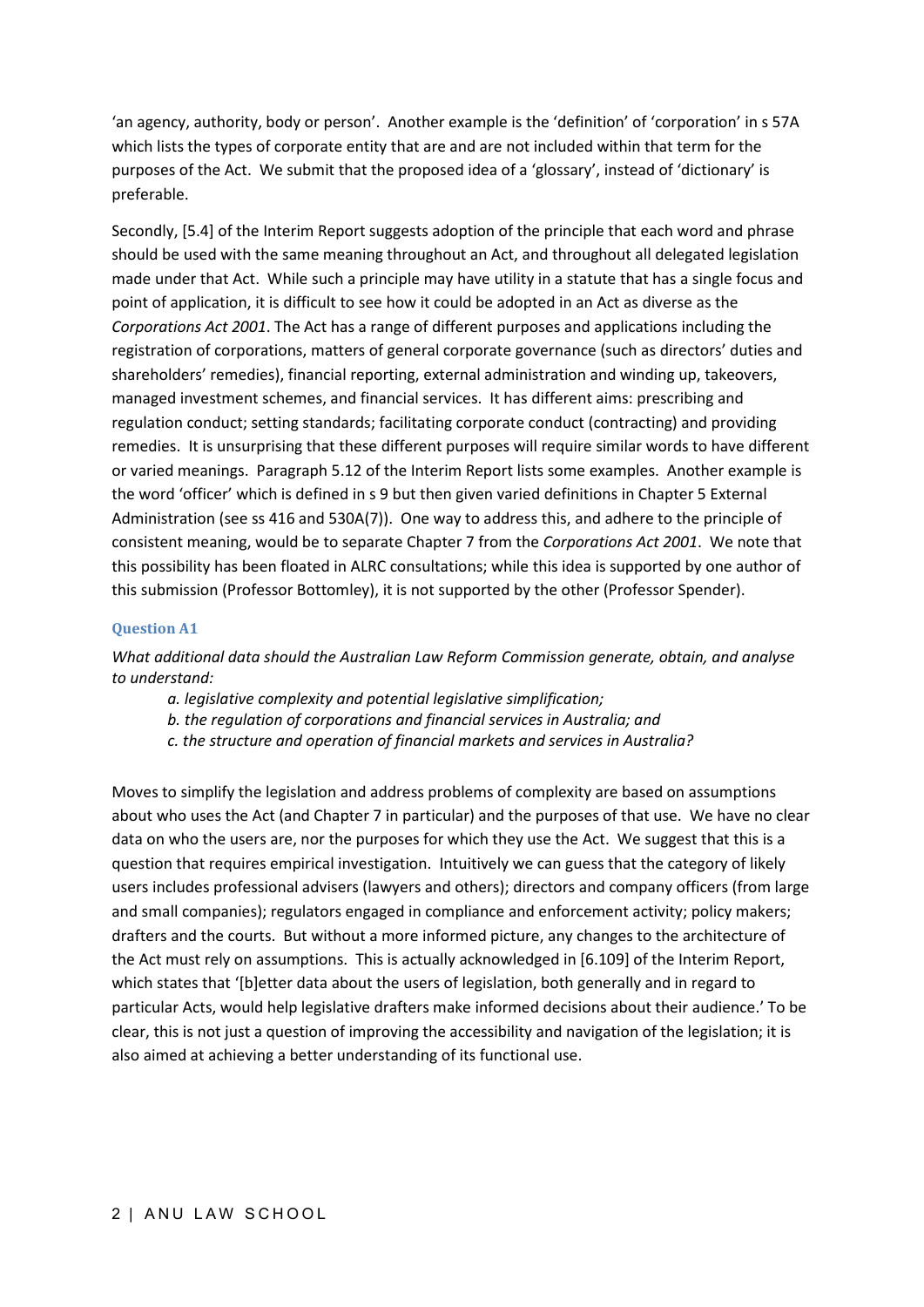## **Question A11**

*In order to implement Proposals A9 and A10:* 

*a. Should the Corporations Act 2001 (Cth) be amended to insert a power to make thematically consolidated legislative instruments in the form of 'rules'? b. Should any such power be granted to the Australian Securities and Investments Commission?*

With regard to Question A11(a), we agree that such an amendment should be made to the Act. Exemptions, exclusions and other forms of 'notional legislation' should be situated at a single layer of the legislative hierarchy and contained in a single consolidated legislative instrument.

With regard to Question A11(b), in our view, corporate law in general, and financial services regulation in particular, is an area where rule making by a specialist agency such as ASIC is unavoidable and necessary for the proper operation of the corporate and financial services system. That said, the key tenets of the rule of law and the separation of powers require that this discretionary agency power should be exercised in a manner that is transparent, accountable and accessible. There is no single way of achieving those goals; a multi-pronged approach is needed. The proposal to consolidate all forms of 'notional legislation' into a single body of 'rules' is one important part. In this context we also note the creation of the Financial Regulator Assessment Authority (FRAA) in 2021, charged with reporting biennially on the effectiveness and capability of ASIC (and APRA).

In addition to this oversight of ASIC, we submit that there should be regular review of the effectiveness and capability of the legislation (primary and delegated). This task could be performed by a re-constituted version of the Corporations and Markets Advisory Committee (CAMAC). Whereas CAMAC's capacity was limited to responding to references for advice on corporate law reform, a newly created body could be given the responsibility of regular reviews of Chapters or Parts of the *Corporations Act 2001*.

Finally, consideration should be given to the mandatory sunsetting of instruments such as ASIC orders that are intended to have temporary effect. The length of time prior to sunsetting would require close consideration, but it should be considerably shorter than the 10 year sunset requirement specified in the *Legislation Act 2003*.

# **Part B**

## **Proposal A3**

*Each Commonwealth Act relevant to the regulation of corporations and financial services should be amended to enact a uniform definition of each of the terms 'financial product' and 'financial service'* 

We agree with this proposal and note that the Interim Report comments on the connection between the definition of financial product and other wide-ranging definitions in the *Corporations Act 2001* such as the definition of security/securities and, to a lesser extent, derivative. Therefore we anticipate that further work will need to be undertaken on the definition of these terms to clarify their operation across the *Corporations Act 2001* to ensure the integrity of these definitions to support the various policy settings in the *Corporations Act 2001* e.g. Chapter 6D.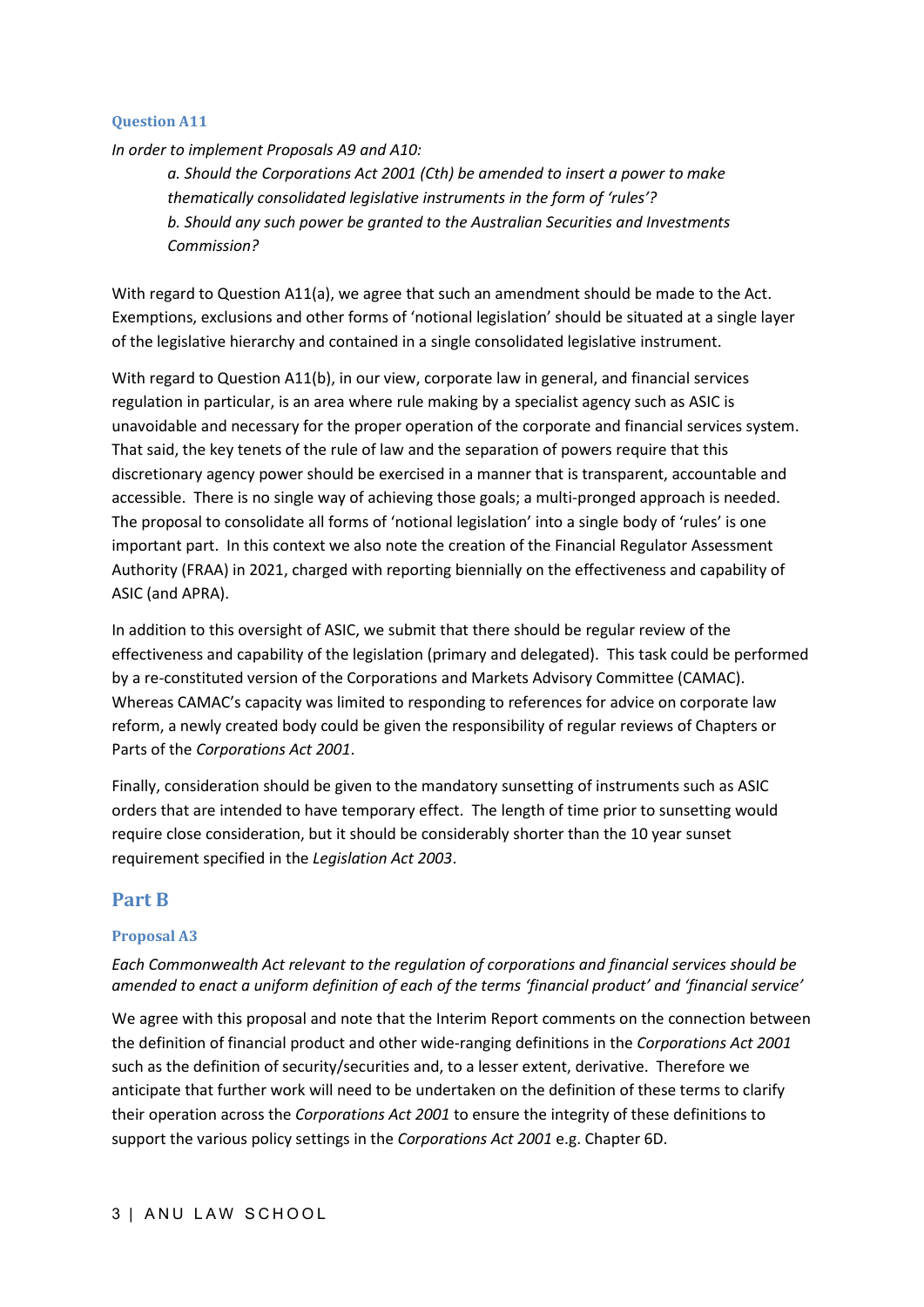## **Proposal A4**

*In order to implement Proposal A3 and simplify the definitions of 'financial product' and 'financial service', the Corporations Act 2001 (Cth) and the Australian Securities and Investments Commission Act 2001 (Cth) should be amended to:* 

*a. remove specific inclusions from the definition of 'financial product' by repealing s 764A of the Corporations Act 2001 (Cth) and omitting s 12BAA(7) of the Australian Securities and Investments Commission Act 2001 (Cth);* 

*b. remove the ability for regulations to deem conduct to be a 'financial service' by omitting s 766A(1)(f) of the Corporations Act 2001 (Cth) and s 12BAB(1)(h) of the Australian Securities and Investments Commission Act 2001 (Cth);* 

*c. remove the ability for regulations to deem conduct to be a 'financial service' by amending ss 766A(2) and 766C(7) of the Corporations Act 2001 (Cth), and ss 12BAB(2) and (10) of the Australian Securities and Investments Commission Act 2001 (Cth);* 

*d. remove the incidental product exclusion by repealing s 763E of the Corporations Act 2001 (Cth);* 

*e. insert application provisions to determine the scope of Chapter 7 of the Corporations Act 2001 (Cth) and its constituent provisions; and* 

*f. consolidate, in delegated legislation, all exclusions and exemptions from the definition of 'financial product' and from the definition of 'financial service'.*

We agree that this suggested implementation of Proposal A3 will certainly simplify the definitions of 'financial product' and 'financial service'. As regards the point made above regarding the definition of 'securities' and 'derivative' we note that these terms are a specific inclusion in section 764A. Although we agree with the suggestion to remove specific inclusions from the definition of financial product in Proposal A4(a) the definition does have some 'structural elements' insofar as it provides an express reference to these pivotal concepts. They of course can be placed elsewhere but it is worth noting. We agree with the other elements of this proposal which would allow implementation of Proposal A3 and simplify the definition of 'financial product' and 'financial service'.

# **Proposal A5**

*The Corporations Act 2001 (Cth) and the Australian Securities and Investments Commission Act 2001 (Cth) should be amended to remove the definitions of:* 

*a. 'makes a financial investment' (s 763B Corporations Act 2001 (Cth) and s 12BAA(4) Australian Securities and Investments Commission Act 2001 (Cth));* 

*b. 'manages financial risk' (s 763C Corporations Act 2001 (Cth) and s 12BAA(5) Australian Securities and Investments Commission Act 2001 (Cth)); and* 

*c. 'makes non-cash payments' (s 763D Corporations Act 2001 (Cth) and s 12BAA(6) Australian Securities and Investments Commission Act 2001 (Cth)).* 

We agree with this proposal and note that the current definitions in ss 763B, 763C, 763D *Corporations Act 2001* (and their *ASIC Act* equivalents) do not progress the interpretation of the general definition of 'financial product' in section 763A.

# **Proposal A6**

*In order to implement Proposal A3:* 

*a. reg 7.1.06 of the Corporations Regulations 2001 (Cth) and reg 2B of the Australian Securities and Investments Commission Regulations 2001 (Cth) should be repealed;*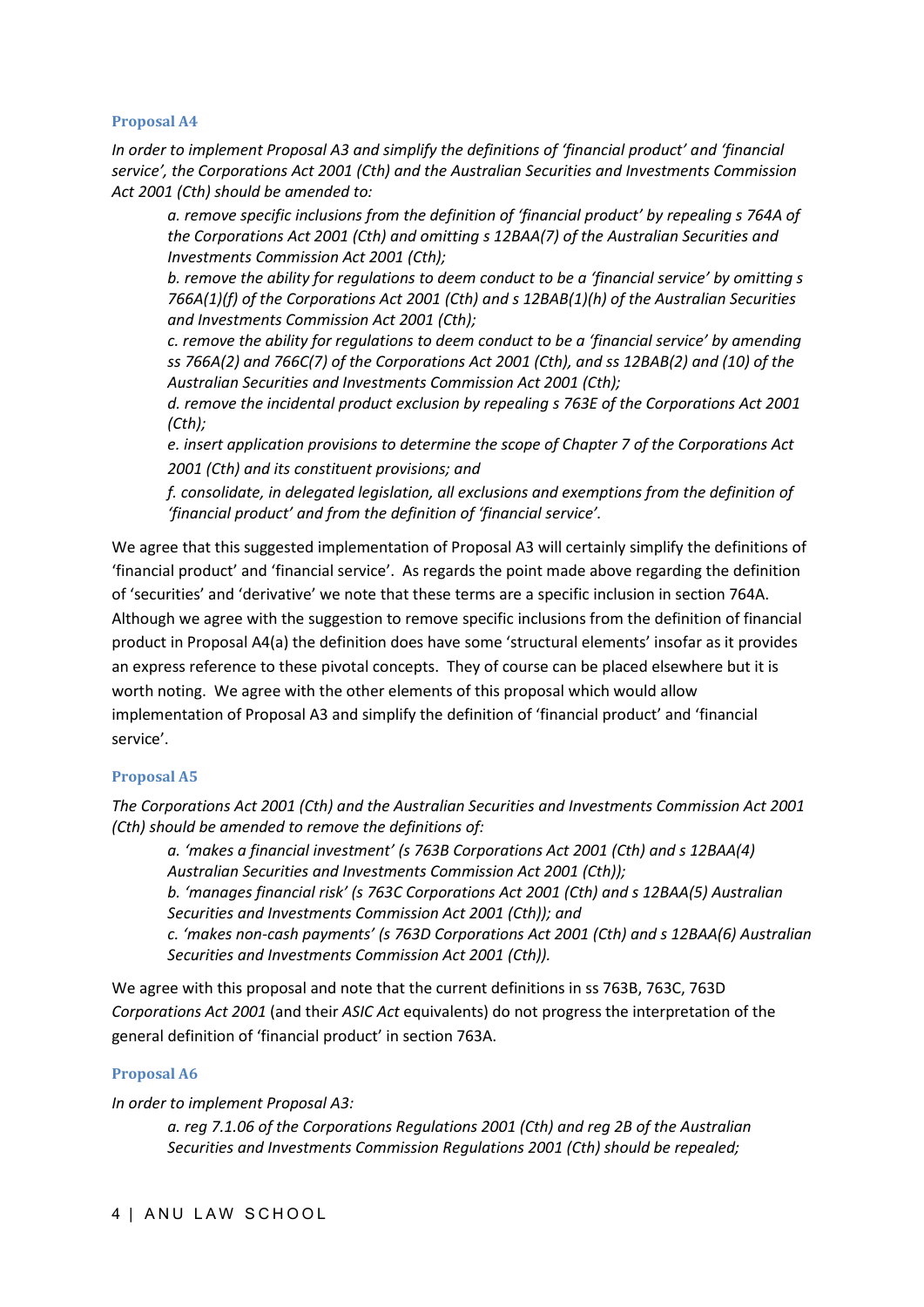*b. a new paragraph 'obtains credit' should be inserted in s 763A(1) of the Corporations Act 2001 (Cth) and in s 12BAA(1) of the Australian Securities and Investments Commission Act 2001 (Cth); and* 

*c. a definition of 'credit' that is consistent with the definition contained in the National Consumer Credit Protection Act 2009 (Cth) should be inserted in the Corporations Act 2001 (Cth) and in the Australian Securities and Investments Commission Act 2001 (Cth).*

We agree with Proposal A6(a), however we have some hesitation about Proposal A6(b) and (c).

We consider that inserting a new paragraph which includes 'obtains credit' in section 763A(1) *Corporations Act 2001* and the comparable provision in the *ASIC Act* may potentially conflate the regulation of financial and credit products. Traditionally there was a distinction drawn in Australian law between the protection of investors and consumers (including consumers of credit products). (We recognise that the word 'consumers' is adopted in the Interim Report to refer broadly to consumers of financial products which may include investors).

The regulation of the activities of investors and consumers has increasingly converged but has not been completely eliminated because of the underlying policy that investors and comparable consumers of financial products (such as derivatives) assume greater risk than consumers. This is evidenced by *Sons of Gwalia Ltd v Margaretic* (2007) 231 CLR 160 and the subsequent legislative response to that judgment although there are other resonances of it in Australian law. There is some confusion about the relationship between and delineation of financial and credit products as demonstrated by the litigation and ultimately the High Court judgment in *International Litigation Partners Pte Ltd v Chameleon Mining NL* (2012) 246 CLR 455, [2012] HCA 45. Aspects of this litigation are discussed in the Interim Report at [7.111]. Professor Spender's analysis of the High Court judgment may be found at 'Wavering Alternations of Valour and Caution: Commercial and Regulatory Litigation in the French CJ High Court' (2013) 2 *Journal of Civil Litigation and Practice* 111 at 127 ff.

Although we consider that Australian law is predicated upon the view that investors assume greater risks than consumers, Australian people often become investors because of the 'financialisation' of modern life – people are subtly compelled to become financially self-reliant by what some commentators call the emergence of the 'financial citizen'. This issue is discussed by Professor Bottomley in his book *The Responsible Shareholder* (Edward Elgar Publishing, 2021) at pages 32-33 and 66.

In view of the above, if the definition of financial product includes a definition which substantially reflects a credit arrangement this may lead to consequential unintended effects.

## **Proposal A8**

# *The obligation to provide financial product disclosure in Part 7.9 of the Corporations Act 2001 (Cth) should be reframed to incorporate an outcomes-based standard of disclosure.*

We agree with this proposal and note the Interim Report states at [9.1.27] that the relevant standard should be developed through consultation. The Interim Report provides a workable example of an outcomes-based standard of disclosure in this paragraph by 'reframing the obligation as a requirement to take reasonable steps designed to ensure that a reasonable consumer, and their financial adviser where appropriate, would understand the key risks, costs, and benefits of the product at the time of investment.'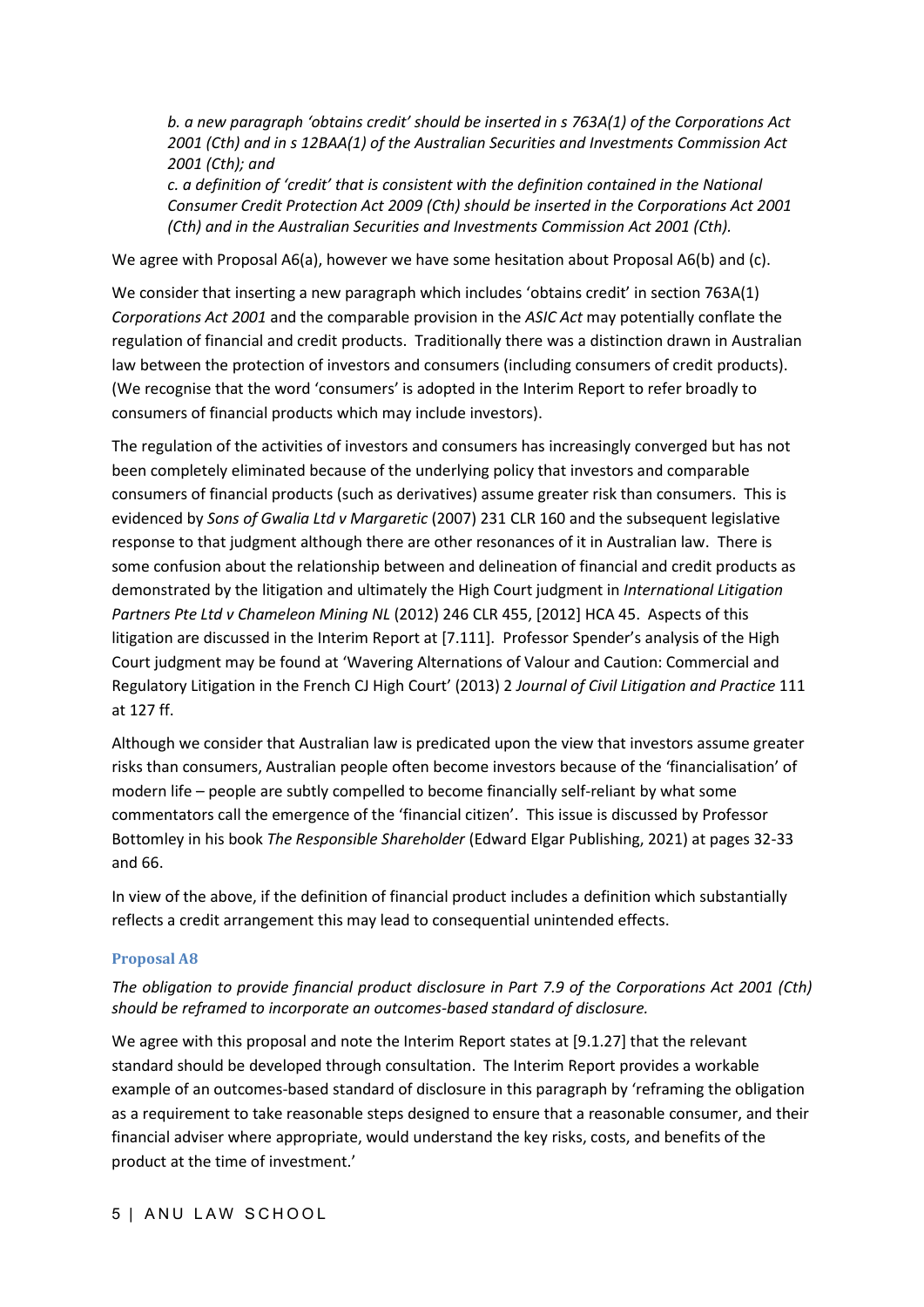Most observers of the disclosure regime in Chapter 7 would say that it has failed to deliver the policy that underpinned its introduction based on the recommendations of the Wallis Report (particularly the consumer protection aspect) and this amendment would allow the disclosure regime to work more effectively.

## **Proposal A13**

*The Corporations Act 2001 (Cth) should be amended to:* 

*a. remove the definition of 'financial product advice' in s 766B; b. substitute the current use of that term with the phrase 'general advice and personal advice' or 'general advice or personal advice' as applicable; and c. incorporate relevant elements of the current definition of 'financial product advice' into the definitions of 'general advice' and 'personal advice'.* 

## **Proposal A15**

*Section 766B of the Corporations Act 2001 (Cth) should be amended to replace the term 'general advice' with a term that corresponds intuitively with the substance of the definition*.

We agree with these two proposals and note that the use of the terms 'general advice' and 'personal advice have led to considerable obfuscation and this obfuscation should be remedied. Anecdotally, the labelling encourages the provision of personal advice under the label of 'general advice' by some financial advisers that erodes the operation of the consumer protection provisions in Chapter 7 which flow from the provision of personal advice. The Interim Report indicates that some work will need to be done on substitute terminology and we see at [11.77] that general advice could be termed something like 'non-personalised recommendation' or 'non-tailored recommendation'. We also note that this issue is being dealt with generally by the Treasury in the Quality of Advice Review.

## **Proposal A16**

*Should the definition of 'retail client' in s 761G of the Corporations Act 2001 (Cth) be amended: a. to remove:*

> *i. subsections (5), (6), and (6A), being provisions in relation to general insurance products, superannuation products, RSA products, and traditional trustee company services; and ii. the product value exception in sub-s (7)(a) and the asset and income exceptions in*

*sub-s (7)(c); or* 

*b. in some other manner?* 

We will comment on paragraph a (ii) of this proposal. We wholeheartedly agree with this proposal. The product value exception and the asset and income exceptions in sub-s (7)(c) are so out of date as to potentially operate very adversely to people who would otherwise fall within the definition of retail clients. When teaching this area, we often comment that the values stated in the asset and income exceptions are below the common commitments undertaken by people in residential mortgages in Australia. This demonstrates the problem, which should be rectified.

## **Proposal A17**

*What conditions or criteria should be considered in respect of the sophisticated investor exception in s 761GA of the Corporations Act 2001 (Cth)?*

We consider that the sophisticated investor exception in section 761GA *Corporations Act 2001* should either be amended or removed. There are many definitions in Chapter 7 which add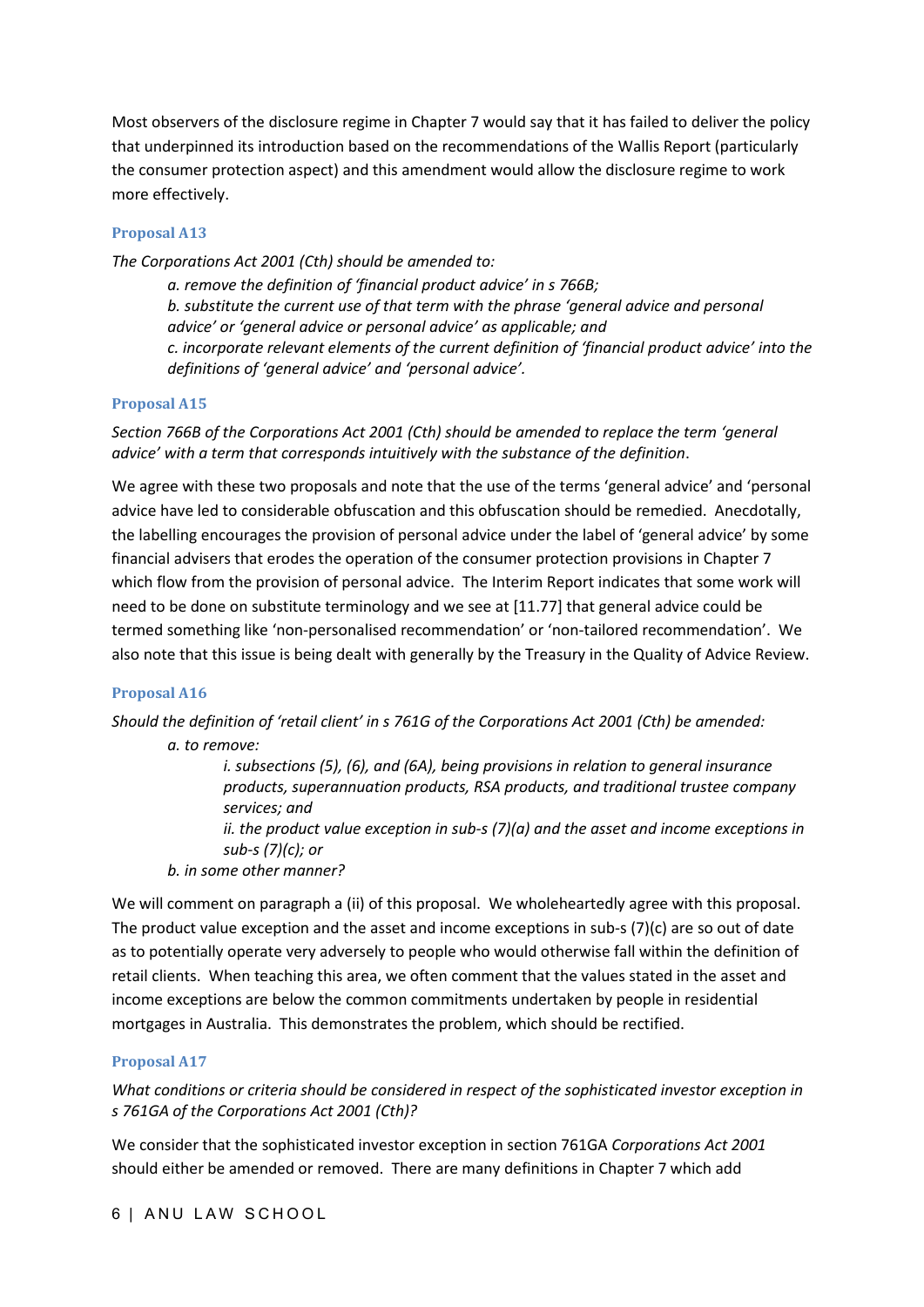additional criteria to the baseline definition of wholesale client. This causes confusion and, in our view, unnecessary proliferation of exceptions to the category of retail client which could readily be brought within the rubric of a wholesale client. In this respect, we note the New Zealand approach discussed in the Interim Report at [12.95] which has created two categories of retail and wholesale client. However, it may not be appropriate to adopt the New Zealand approach in its entirety and the exemption in section 708(10) *Corporations Act 2001* must also be taken into account when considering the operation of the categories.

#### **Proposal A18**

*Should Chapter 7 of the Corporations Act 2001 (Cth) be amended to insert certain norms as an objects clause?* 

#### **Proposal A19**

#### *What norms should be included in such an objects clause?*

We agree that interpretation of the provisions of Chapter 7 would be enhanced by the insertion of an objects clause which states certain norms. As to which norms, we note that the Interim Report refers to the Eggleston principles in Chapter 6 *Corporations Act 2001* and we agree that section 602 *Corporations Act 2001* provides a model although there is some tension in that provision between the so-called Eggleston principles stated in s 602(b)-(c) and the purpose that was inserted in s 602(a) by CLERP in 2000. This is discussed in S Bottomley et al *Contemporary Australian Corporate Law* (Cambridge University Press, Second edition, 2021) at pages 569-570.

The Interim Report at [13.36]ff refers to the norms stated by the Hayne Royal Commission (HRC) as a possible blueprint for an objects clause in Chapter 7. We consider that the UK FCA Handbook Principles for Business - discussed in the Interim Report at [13.28] and stated in the Table 13.1 –have greater utility than the norms stated by the HRC. The Interim Report notes that one of the HRC norms – 'obey the law' – is redundant: see [13.37]. Similarly the 'act fairly' HRC norm is difficult to implement as an interpretive tool compared with the '[w]hen acting for another, act in the best interests of that other' HRC norm which is reflected in many of the conventions, practices and rules stated in Chapter 7.

One consideration about stating norms and possibly inserting an objects clause into Chapter 7 is that this chapter also regulates market conduct in Parts 7.1 to 7.5 A. This area generates less case law as a consequence (to some extent) of the regulatory relationships within the markets. When framing norms for an objects clause in Chapter 7 one would need to consider this aspect of the chapter as well as the norms that apply to financial products and financial services.

#### **Proposal A20**

*Section 912A(1)(a) of the Corporations Act 2001 (Cth) should be amended by:* 

*a. separating the words 'efficiently', 'honestly', and 'fairly' into individual paragraphs; b. replacing the word 'efficiently' with 'professionally'; and c. inserting a note containing examples of conduct that would fail to satisfy the 'fairly' standard.* 

We wholeheartedly agree with this proposal and note that replacement of the word 'efficiently' with 'professionally' would allow the case law in this area to more effectively converge with the general case law on occupational regulation in Australia. This is already articulated in the case law (see for example the discussion in S Bottomley et al *Contemporary Australian Corporate Law* (Cambridge